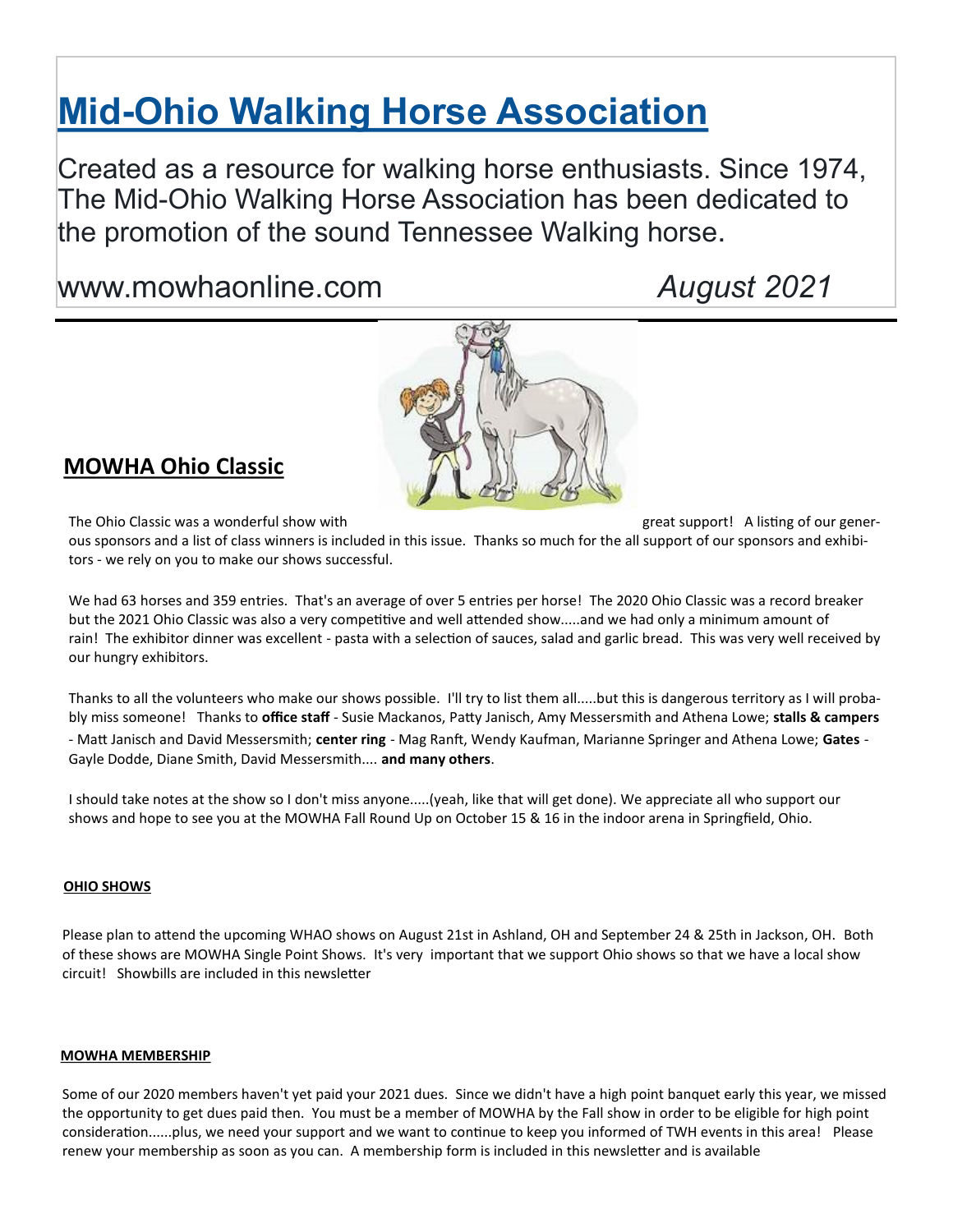## Tribute & Message From The Family



Gordon Wayne Lawler passed away on August 4, 2021 from results of a spinal cord injury, 4 years ago. He was born on June 9, 1940 in Anderson and was a Madison County resident most of his life. He graduated from Highland High School in 1958 and Purdue University in 1965. He was a Purdue honor roll student in the School of Veterinary Science and was a veterinarian for nearly 50 years and built and operated the Devonshire Veterinary Clinic on Scatterfield Road in Anderson. Many of his clients became lifelong friends. He practiced in Greensburg, Indiana at the Greensburg Veterinary Clinic for 3 wonderful years before returning to Anderson. He was a member of the Central Indiana Veterinary Medical Association for 57 years, a member of the Omicron Chapter of Phi Zeta, a veterinary honor society that promotes research to the welfare of animals. He served on the State Board of Veterinary Medical Examiners appointed by Gov. Bowen for four years. In 1982, Gov. Orr appointed him to serve a four year term as a member of the Controlled Substance Advisory Committee. From this work, Gov. Orr appointed him Sagamore of the Wabash. He was a loving dad to Dr. Jerrilee Cave, Christa Toby, and Dr. Juliana Gaeta. He was preceded in death by parents, Hector and Gyneath Lawler, his sister, Gykala Jones, brother-in-law, Tom Slinkard, and nephew, Kevin Simpson.

Survivors include his wife of 57 years, Pamela; daughters, Dr. Jerrilee Cave of Markleville, IN, Christa Toby of Norfolk, VA, and Dr. Juliana (José) Gaeta of Lafayette, IN; grandchildren, Clayton (Heidi) Cave of Markleville, Ashlynn Jent, Markleville, Maya Gaeta, Lafayette, and Exiquio Gaeta, Lafayette; nephew, Christopher (Ruby). Simpson; and great-grandchild, Rhett Wayne Cave.

Gordon had wonderful veterinary friends, Dr. John Overleese, Dr. Roy Coolman, Dr. Dave Thoma, Dr. Bill Haines, Dr. Bill Disque, Dr. Leon Thacker, Dr. Neil Perrel, Dr. Kent Daugherty, and many who visited each month. For 19 years, Gordon was Treasurer of the National Walking Horse Association founded in 1998 for promoting the sound horse. It has now become one of the most trusted and reputable organizations providing horse shows for walking, spotted saddle, and racking horses.

At Purdue, he was also in the Acacia Fraternity and following his graduation, he missed very few Purdue basketball games. All three daughters graduated from Purdue. They all love and miss him already.

The family would like to thank Rebecca Wices and Dr. Mark Lawlor for such good care on his journey. The visitation will be from 10 a.m. until 12 p.m., Monday, August 9, 2021 at Brown-Butz-Diedring Funeral Service & Crematory, 515 E. 53rd St., Anderson, IN 46013. The funeral ceremony will be at 12 p.m., Monday, August 9, 2021 at the funeral home. Burial will happen in East Maplewood Cemetery. Pastor John Hackney will be officiating. In lieu of flowers, memorial contributions may be donated to NeuroHope, 6002 Sunnyside Rd., Indianapolis, IN 46236. https://donate.chip-in.us/?nonprofitId=105424.